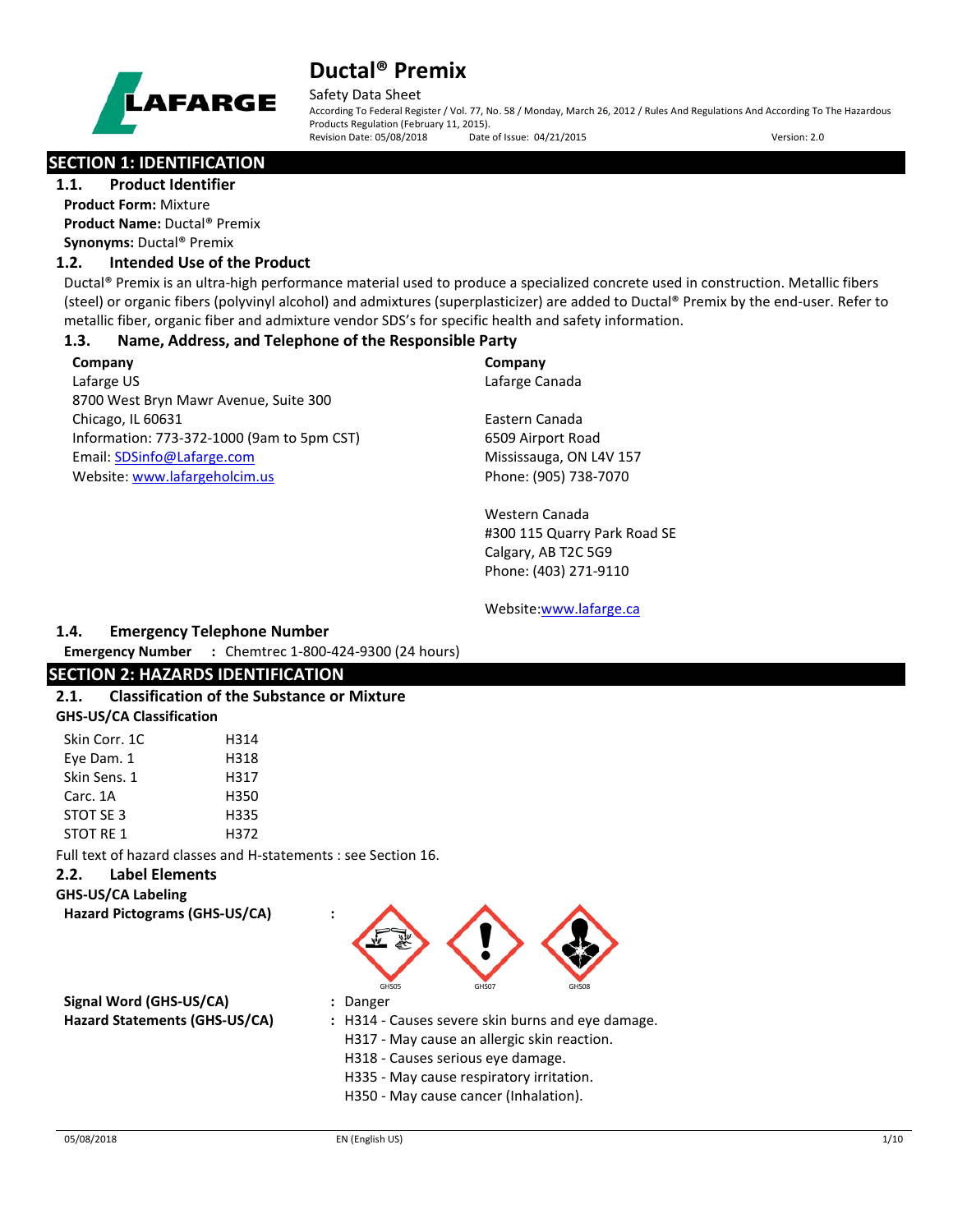Safety Data Sheet

According To Federal Register / Vol. 77, No. 58 / Monday, March 26, 2012 / Rules And Regulations And According To The Hazardous Products Regulation (February 11, 2015). H372 - Causes damage to organs (lung/respiratory system) through prolonged or repeated exposure (Inhalation). **Precautionary Statements (GHS-US/CA) :** P201 - Obtain special instructions before use. P202 - Do not handle until all safety precautions have been read and understood. P260 - Do not breathe vapors, spray, mist, dust. P264 - Wash hands, forearms, and other exposed areas thoroughly after handling. P270 - Do not eat, drink or smoke when using this product. P271 - Use only outdoors or in a well-ventilated area. P272 - Contaminated work clothing should not be allowed out of the workplace. P280 - Wear protective gloves, protective clothing, and eye protection. P301+P330+P331 - IF SWALLOWED: Rinse mouth. Do NOT induce vomiting. P303+P361+P353 - IF ON SKIN (or hair): Take off immediately all contaminated clothing. Rinse skin with water. P304+P340 - IF INHALED: Remove person to fresh air and keep comfortable for breathing. P305+P351+P338 - IF IN EYES: Rinse cautiously with water for several minutes. Remove contact lenses, if present and easy to do. Continue rinsing. P308+P313 - If exposed or concerned: Get medical advice/attention. P310 - Immediately call a POISON CENTER or doctor. P314 - Get medical advice/attention if you feel unwell. P321 - Specific treatment (see Section 4 on this SDS). P333+P313 - If skin irritation or rash occurs: Get medical advice/attention. P362+P364 - Take off contaminated clothing and wash it before reuse. P403+P233 - Store in a well-ventilated place. Keep container tightly closed. P405 - Store locked up. P501 - Dispose of contents/container in accordance with local, regional, national, territorial, provincial, and international regulations.

## **2.3. Other Hazards**

Exposure may aggravate pre-existing eye, skin, or respiratory conditions. Individuals with lung disease (e.g. bronchitis, emphysema, COPD, pulmonary disease) or sensitivity to hexavalent chromium can be aggravated by exposure.

## **2.4. Unknown Acute Toxicity (GHS-US/CA)**

No data available

## **SECTION 3: COMPOSITION/INFORMATION ON INGREDIENTS**

#### **3.2. Mixture**

| <b>Name</b>                 | <b>Product Identifier</b> | $%$ *     | <b>GHS Ingredient Classification</b> |
|-----------------------------|---------------------------|-----------|--------------------------------------|
| Quartz                      | (CAS-No.) 14808-60-7      | $30 - 75$ | Carc. 1A, H350                       |
|                             |                           |           | <b>STOT SE 3, H335</b>               |
|                             |                           |           | <b>STOT RE 1, H372</b>               |
| Cement, portland, chemicals | (CAS-No.) 65997-15-1      | $30 - 40$ | Skin Irrit. 2, H315                  |
|                             |                           |           | Eye Dam. 1, H318                     |
|                             |                           |           | Skin Sens. 1, H317                   |
|                             |                           |           | <b>STOT SE 3, H335</b>               |
| Fumes, silica               | (CAS-No.) 69012-64-2      | < 15      | Not classified                       |

Full text of H-phrases: see Section 16.

\*Percentages are listed in weight by weight percentage (w/w%) for liquid and solid ingredients. Gas ingredients are listed in volume by volume percentage (v/v%).

## **SECTION 4: FIRST AID MEASURES**

## **4.1. Description of First-aid Measures**

**General:** Never give anything by mouth to an unconscious person. If you feel unwell, seek medical advice (show the label where possible).

**Inhalation:** When symptoms occur: go into open air and ventilate suspected area. Obtain medical attention if breathing difficulty persists.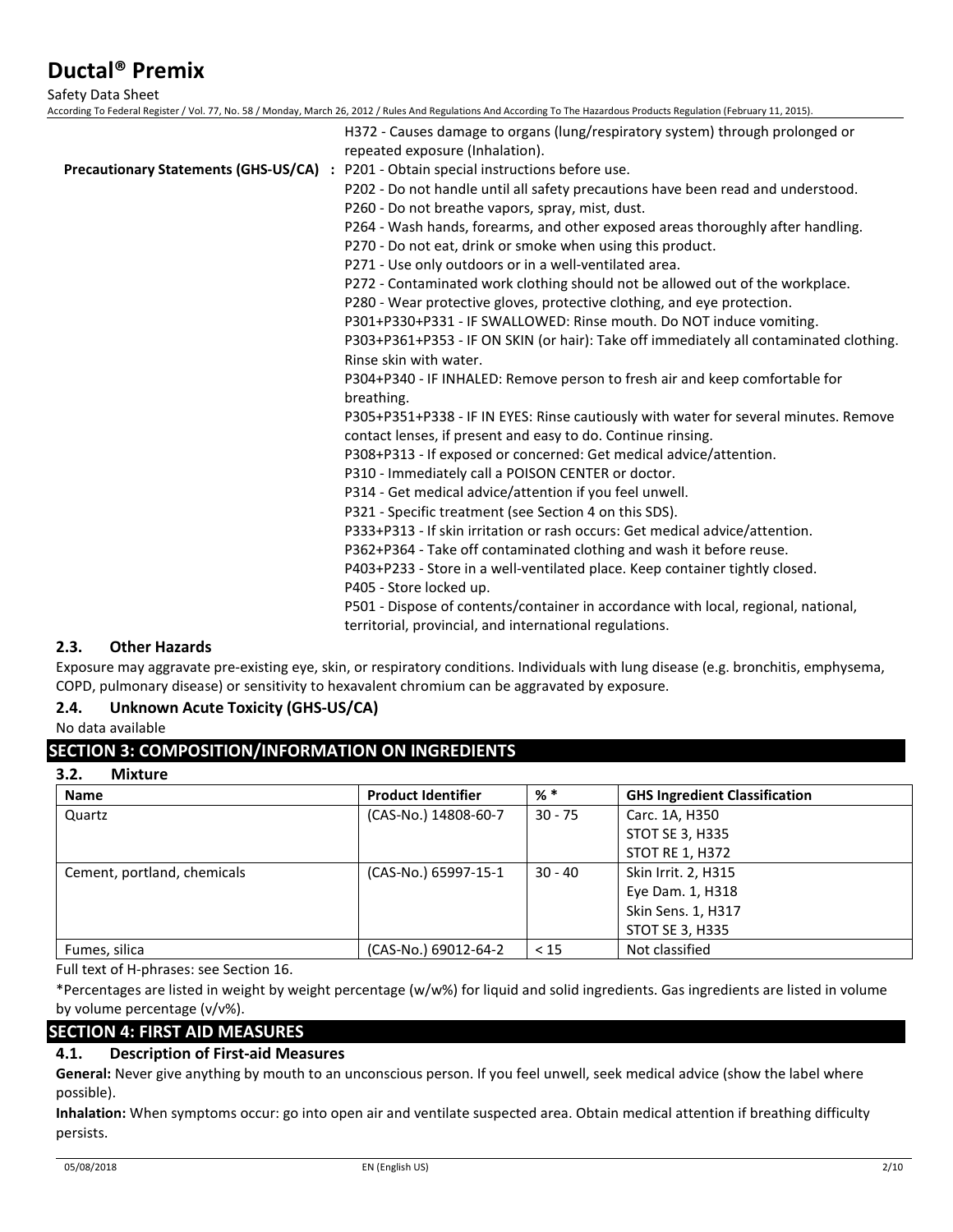#### Safety Data Sheet

According To Federal Register / Vol. 77, No. 58 / Monday, March 26, 2012 / Rules And Regulations And According To The Hazardous Products Regulation (February 11, 2015).

**Skin Contact:** Remove contaminated clothing. Gently wash with plenty of soap and water followed by rinsing with water for at least 60 minutes. Call a POISON CENTER or doctor/physician if you feel unwell. Wash contaminated clothing before reuse.

**Eye Contact:** Rinse cautiously with water for at least 60 minutes. Remove contact lenses, if present and easy to do. Continue rinsing. Get immediate medical advice/attention.

**Ingestion:** Rinse mouth. Do NOT induce vomiting. Obtain medical attention.

## **4.2. Most Important Symptoms and Effects Both Acute and Delayed**

**General:** Causes severe skin burns and eye damage. May cause respiratory irritation. May cause cancer. Causes damage to organs through prolonged or repeated exposure.

**Inhalation:** Irritation of the respiratory tract and the other mucous membranes. The three types of silicosis include: 1) Simple chronic silicosis – which results from long-term exposure (more than 20 years) to low amounts of respirable crystalline silica. Nodules of chronic inflammation and scarring provoked by the respirable crystalline silica form in the lungs and chest lymph nodes. This disease may feature breathlessness and may resemble chronic obstructive pulmonary disease (COPD); 2) Accelerated silicosis – occurs after exposure to larger amounts of respirable crystalline silica over a shorter period of time (5-15 years); 3) Acute silicosis – results from short-term exposure to very large amounts of respirable crystalline silica. The lungs become very inflamed and may fill with fluid, causing severe shortness of breath and low blood oxygen levels. Inflammation, scarring, and symptoms progress faster in accelerated silicosis than in simple silicosis. Progressive massive fibrosis may occur in simple or accelerated silicosis, but is more common in the accelerated form. Progressive massive fibrosis results from severe scarring and leads to the destruction of normal lung structures.

**Skin Contact:** Redness, pain, swelling, itching, burning, dryness, and dermatitis. May cause an allergic skin reaction. Concrete may cause dry skin, discomfort, irritation, severe burns, and dermatitis. Exposure of sufficient duration to wet concrete can cause serious, potentially irreversible damage to skin, eye, respiratory and digestive tracts due to chemical (caustic) burns, including third degree burns. A skin exposure may be hazardous even if there is no pain or discomfort. Unhardened concrete is capable of causing dermatitis by irritation and allergy. Skin affected by dermatitis may include symptoms such as, redness, itching, rash, scaling, and cracking. Irritant dermatitis is caused by the physical properties of concrete including alkalinity and abrasion. Allergic contact dermatitis is caused by sensitization to hexavalent chromium (chromate) present in concrete. The reaction can range from a mild rash to severe skin ulcers. Persons already sensitized may react to the first contact with wet concrete. Others may develop allergic dermatitis after years of repeated contact with wet concrete.

**Eye Contact:** Causes permanent damage to the cornea, iris, or conjunctiva. Airborne dust may cause immediate or delayed irritation or inflammation. Eye contact with large amounts of dry powder or with wet cement can cause moderate eye irritation, chemical burns and blindness. Eye exposures require immediate first aid and medical attention to prevent significant damage to the eye. **Ingestion:** Ingestion may cause adverse effects.

**Chronic Symptoms:** May cause cancer. Causes damage to organs through prolonged or repeated exposure.

## **4.3. Indication of Any Immediate Medical Attention and Special Treatment Needed**

If exposed or concerned, get medical advice and attention. If medical advice is needed, have product container or label at hand.

## **SECTION 5: FIRE-FIGHTING MEASURES**

## **5.1. Extinguishing Media**

**Suitable Extinguishing Media:** Water spray, dry chemical, foam, carbon dioxide.

**Unsuitable Extinguishing Media:** Do not use a heavy water stream. Use of heavy stream of water may spread fire.

#### **5.2. Special Hazards Arising From the Substance or Mixture**

**Fire Hazard:** Not considered flammable but may burn at high temperatures.

**Explosion Hazard:** Product is not explosive.

**Reactivity:** Hazardous reactions will not occur under normal conditions.

#### **5.3. Advice for Firefighters**

**Precautionary Measures Fire:** Exercise caution when fighting any chemical fire.

**Firefighting Instructions:** Use water spray or fog for cooling exposed containers.

**Protection During Firefighting:** Do not enter fire area without proper protective equipment, including respiratory protection. **Hazardous Combustion Products**: Silicon oxides.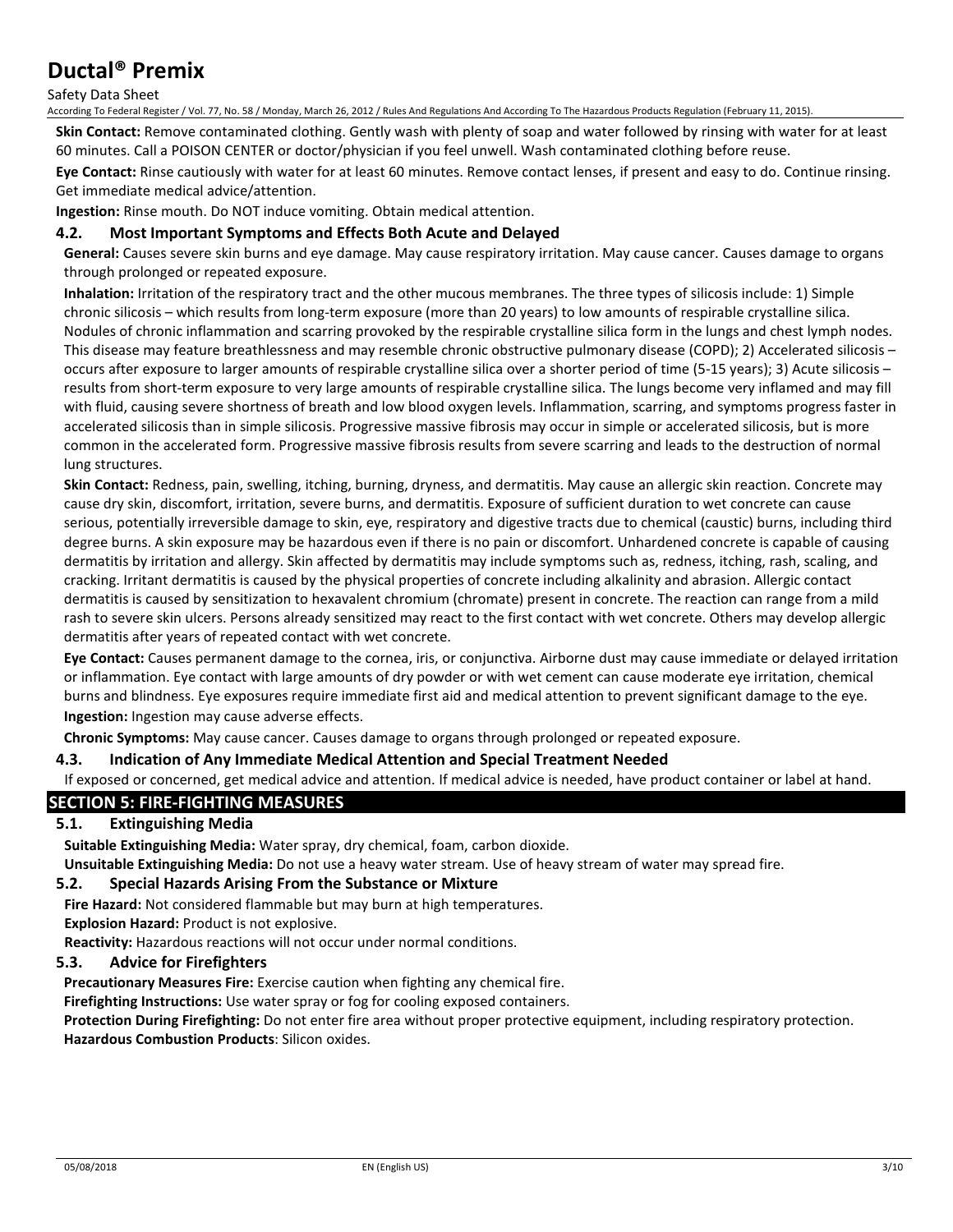## Safety Data Sheet

According To Federal Register / Vol. 77, No. 58 / Monday, March 26, 2012 / Rules And Regulations And According To The Hazardous Products Regulation (February 11, 2015).

#### **Reference to Other Sections**

Refer to Section 9 for flammability properties.

## **SECTION 6: ACCIDENTAL RELEASE MEASURES**

## **6.1. Personal Precautions, Protective Equipment and Emergency Procedures**

**General Measures:** Do not get in eyes, on skin, or on clothing. Do not handle until all safety precautions have been read and understood.

## **6.1.1. For Non-Emergency Personnel**

**Protective Equipment:** Use appropriate personal protective equipment (PPE).

**Emergency Procedures:** Evacuate unnecessary personnel.

## **6.1.2. For Emergency Personnel**

**Protective Equipment:** Equip cleanup crew with proper protection.

**Emergency Procedures:** Upon arrival at the scene, a first responder is expected to recognize the presence of dangerous goods, protect oneself and the public, secure the area, and call for the assistance of trained personnel as soon as conditions permit. Ventilate area.

## **6.2. Environmental Precautions**

Prevent entry to sewers and public waters.

## **6.3. Methods and Materials for Containment and Cleaning Up**

**For Containment:** Contain solid spills with appropriate barriers and prevent migration and entry into sewers or streams. **Methods for Cleaning Up:** Clean up spills immediately and dispose of waste safely. Recover the product by vacuuming, shoveling or sweeping. Transfer spilled material to a suitable container for disposal. Contact competent authorities after a spill. Vacuum clean-up is preferred. If sweeping is required use a dust suppressant.

## **6.4. Reference to Other Sections**

See Section 8 for exposure controls and personal protection and Section 13 for disposal considerations.

## **SECTION 7: HANDLING AND STORAGE**

## **7.1. Precautions for Safe Handling**

**Additional Hazards When Processed:** Cutting, crushing, sanding or grinding of crystalline silica-bearing materials will release respirable crystalline silica. Use all appropriate measures of dust control or suppression, and Personal Protective Equipment (PPE) described in Section 8 below. Heavy material - proper lifting methods or equipment.

**Precautions for Safe Handling:** Wash hands and other exposed areas with mild soap and water before eating, drinking or smoking and when leaving work. Avoid contact with eyes, skin and clothing. Do not get in eyes, on skin, or on clothing. Obtain special instructions before use.

**Hygiene Measures:** Handle in accordance with good industrial hygiene and safety procedures.

## **7.2. Conditions for Safe Storage, Including Any Incompatibilities**

## **Technical Measures:** Comply with applicable regulations.

**Storage Conditions:** Keep container closed when not in use. Store in a dry, cool place away from incompatible materials. Store in original container or corrosive resistant and/or lined container.

**Incompatible Materials:** Acids, ammonium salts and aluminum metal. Cement dissolves in hydrofluoric acid, producing corrosive silicon tetrafluoride gas. Cement reacts with water to form silicates and calcium hydroxide. Silicates react with powerful oxidizers such as fluorine, boron trifluoride, chlorine trifluoride, manganese trifluoride, and oxygen difluoride.

## **7.3. Specific End Use(s)**

Ductal® Premix is an ultra-high performance material used to produce a specialized concrete used in construction. Metallic fibers (steel) or organic fibers (polyvinyl alcohol) and admixtures (superplasticizer) are added to Ductal® Premix by the end-user. Refer to metallic fiber, organic fiber and admixture vendor SDS's for specific health and safety information.

## **SECTION 8: EXPOSURE CONTROLS/PERSONAL PROTECTION**

## **8.1. Control Parameters**

For substances listed in Section 3 that are not listed here, there are no established Exposure limits from the manufacturer, supplier, importer, or the appropriate advisory agency including: ACGIH (TLV), AIHA (WEEL), NIOSH (REL), OSHA (PEL), Canadian provincial governments, or the Mexican government.

| Quartz (14808-60-7) |                         |                                                         |      |  |
|---------------------|-------------------------|---------------------------------------------------------|------|--|
| <b>Mexico</b>       | OEL TWA $(mg/m3)$       | $0.1 \,\mathrm{mg/m^3}$ (respirable fraction)           |      |  |
| <b>USA ACGIH</b>    | ACGIH TWA $(mg/m3)$     | 0.025 mg/m <sup>3</sup> (respirable particulate matter) |      |  |
| <b>USA ACGIH</b>    | ACGIH chemical category | A2 - Suspected Human Carcinogen                         |      |  |
| 05/08/2018          | EN (English US)         |                                                         | 4/10 |  |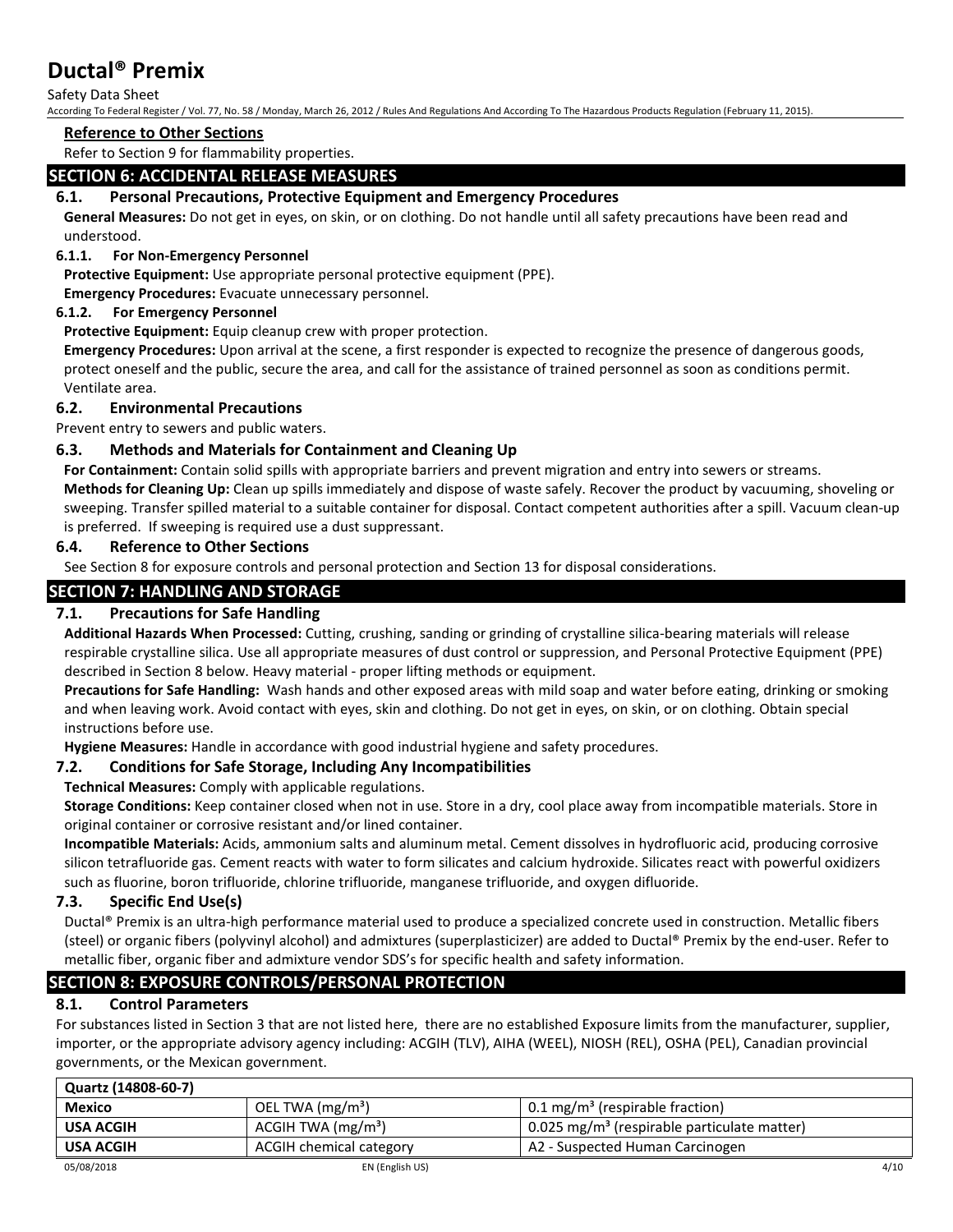Safety Data Sheet

According To Federal Register / Vol. 77, No. 58 / Monday, March 26, 2012 / Rules And Regulations And According To The Hazardous Products Regulation (February 11, 2015).

| <b>USA OSHA</b>                          | OSHA PEL (TWA) (mg/m <sup>3</sup> )  | 50 $\mu$ g/m <sup>3</sup>                                           |
|------------------------------------------|--------------------------------------|---------------------------------------------------------------------|
| <b>USA NIOSH</b>                         | NIOSH REL (TWA) (mg/m <sup>3</sup> ) | 0.05 mg/m <sup>3</sup> (respirable dust)                            |
| <b>USA IDLH</b>                          | US IDLH $(mg/m3)$                    | 50 mg/m <sup>3</sup> (respirable dust)                              |
| Alberta                                  | OEL TWA (mg/m <sup>3</sup> )         | 0.025 mg/m <sup>3</sup> (respirable particulate)                    |
| <b>British Columbia</b>                  | OEL TWA (mg/m <sup>3</sup> )         | 0.025 mg/m <sup>3</sup> (respirable)                                |
| <b>Manitoba</b>                          | OEL TWA (mg/m <sup>3</sup> )         | 0.025 mg/m <sup>3</sup> (respirable particulate matter)             |
| <b>New Brunswick</b>                     | OEL TWA (mg/m <sup>3</sup> )         | 0.1 mg/m <sup>3</sup> (respirable fraction)                         |
| <b>Newfoundland &amp; Labrador</b>       | OEL TWA (mg/m <sup>3</sup> )         | 0.025 mg/m <sup>3</sup> (respirable particulate matter)             |
| <b>Nova Scotia</b>                       | OEL TWA (mg/m <sup>3</sup> )         | 0.025 mg/m <sup>3</sup> (respirable particulate matter)             |
| <b>Nunavut</b>                           | OEL TWA (mg/m <sup>3</sup> )         | 0.05 mg/m <sup>3</sup> (respirable fraction)                        |
| <b>Northwest Territories</b>             | OEL TWA (mg/m <sup>3</sup> )         | 0.05 mg/m <sup>3</sup> (respirable fraction)                        |
| <b>Ontario</b>                           | OEL TWA (mg/m <sup>3</sup> )         | 0.1 mg/m <sup>3</sup> (designated substances regulation-respirable) |
| <b>Prince Edward Island</b>              | OEL TWA (mg/m <sup>3</sup> )         | 0.025 mg/m <sup>3</sup> (respirable particulate matter)             |
| Québec                                   | VEMP ( $mg/m3$ )                     | $\overline{0.1}$ mg/m <sup>3</sup> (respirable dust)                |
| Saskatchewan                             | OEL TWA (mg/m <sup>3</sup> )         | 0.05 mg/m <sup>3</sup> (respirable fraction)                        |
| Yukon                                    | OEL TWA (mg/m <sup>3</sup> )         | 300 particle/mL                                                     |
| Cement, portland, chemicals (65997-15-1) |                                      |                                                                     |
| <b>Mexico</b>                            | OEL TWA (mg/m <sup>3</sup> )         | $10 \text{ mg/m}^3$                                                 |
| <b>Mexico</b>                            | OEL STEL (mg/m <sup>3</sup> )        | $20 \text{ mg/m}^3$                                                 |
| <b>USA ACGIH</b>                         | ACGIH TWA (mg/m <sup>3</sup> )       | 1 mg/m <sup>3</sup> (particulate matter containing no asbestos and  |
|                                          |                                      | <1% crystalline silica, respirable particulate matter)              |
| <b>USA ACGIH</b>                         | ACGIH chemical category              | Not Classifiable as a Human Carcinogen                              |
| <b>USA OSHA</b>                          | OSHA PEL (TWA) (mg/m <sup>3</sup> )  | 15 mg/m <sup>3</sup> (total dust)                                   |
|                                          |                                      | 5 mg/m <sup>3</sup> (respirable fraction)                           |
| <b>USA NIOSH</b>                         | NIOSH REL (TWA) (mg/m <sup>3</sup> ) | 10 mg/m <sup>3</sup> (total dust)                                   |
|                                          |                                      | 5 mg/m <sup>3</sup> (respirable dust)                               |
| <b>USA IDLH</b>                          | US IDLH $(mg/m3)$                    | 5000 mg/m <sup>3</sup>                                              |
| Alberta                                  | OEL TWA (mg/m <sup>3</sup> )         | $10 \text{ mg/m}^3$                                                 |
| <b>British Columbia</b>                  | OEL TWA (mg/m <sup>3</sup> )         | 1 mg/m <sup>3</sup> (particulate matter containing no Asbestos and  |
|                                          |                                      | <1% Crystalline silica-respirable particulate)                      |
| Manitoba                                 | OEL TWA (mg/m <sup>3</sup> )         | 1 mg/m <sup>3</sup> (particulate matter containing no Asbestos and  |
|                                          |                                      | <1% Crystalline silica-respirable particulate matter)               |
| <b>New Brunswick</b>                     | OEL TWA (mg/m <sup>3</sup> )         | 10 mg/m <sup>3</sup> (particulate matter containing no Asbestos and |
|                                          |                                      | <1% Crystalline silica)                                             |
| <b>Newfoundland &amp; Labrador</b>       | OEL TWA (mg/m <sup>3</sup> )         | 1 mg/m <sup>3</sup> (particulate matter containing no Asbestos and  |
|                                          |                                      | <1% Crystalline silica-respirable particulate matter)               |
| Nova Scotia                              | OEL TWA (mg/m <sup>3</sup> )         | 1 mg/m <sup>3</sup> (particulate matter containing no Asbestos and  |
|                                          |                                      | <1% Crystalline silica-respirable particulate matter)               |
| <b>Nunavut</b>                           | OEL STEL (mg/m <sup>3</sup> )        | 20 mg/m $3$                                                         |
| <b>Nunavut</b>                           | OEL TWA (mg/m <sup>3</sup> )         | $10 \text{ mg/m}^3$                                                 |
| <b>Northwest Territories</b>             | OEL STEL (mg/m <sup>3</sup> )        | $20 \text{ mg/m}^3$                                                 |
| <b>Northwest Territories</b>             | OEL TWA (mg/m <sup>3</sup> )         | 10 mg/m $3$                                                         |
| <b>Ontario</b>                           | OEL TWA (mg/m <sup>3</sup> )         | 1 mg/m <sup>3</sup> (containing no Asbestos and <1% Crystalline     |
|                                          |                                      | silica-respirable)                                                  |
| <b>Prince Edward Island</b>              | OEL TWA (mg/m <sup>3</sup> )         | 1 mg/m <sup>3</sup> (particulate matter containing no Asbestos and  |
|                                          |                                      | <1% Crystalline silica-respirable particulate matter)               |
| Québec                                   | VEMP ( $mg/m3$ )                     | 10 mg/m <sup>3</sup> (containing no Asbestos and <1% Crystalline    |
|                                          |                                      | silica-total dust)                                                  |
|                                          |                                      | 5 mg/m <sup>3</sup> (containing no Asbestos and <1% Crystalline     |
|                                          |                                      | silica-respirable dust)                                             |
| Saskatchewan                             | OEL STEL (mg/m <sup>3</sup> )        | $20 \text{ mg/m}^3$                                                 |
| Saskatchewan                             | OEL TWA (mg/m <sup>3</sup> )         | $10 \text{ mg/m}^3$                                                 |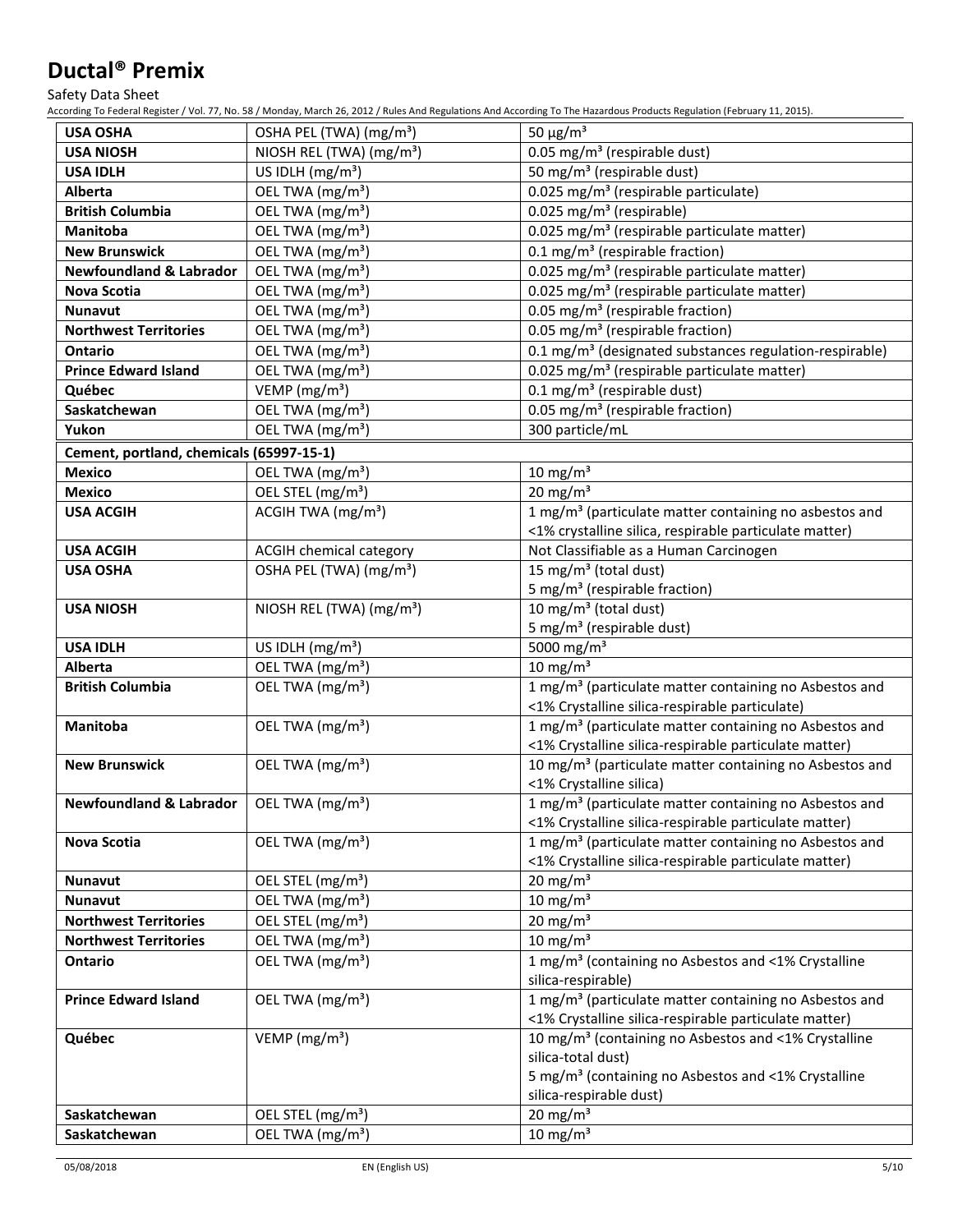Safety Data Sheet

According To Federal Register / Vol. 77, No. 58 / Monday, March 26, 2012 / Rules And Regulations And According To The Hazardous Products Regulation (February 11, 2015).

| Yukon                        | OEL STEL (mg/m <sup>3</sup> ) | 20 mg/m <sup>3</sup>                                            |
|------------------------------|-------------------------------|-----------------------------------------------------------------|
| Yukon                        | OEL TWA (mg/m <sup>3</sup> )  | 30 mppcf                                                        |
|                              |                               | 10 mg/m $3$                                                     |
| Fumes, silica (69012-64-2)   |                               |                                                                 |
| Mexico                       | OEL TWA $(mg/m3)$             | 2 mg/ $m3$                                                      |
|                              |                               | 10 mg/m <sup>3</sup> (inhalable particulate)                    |
|                              |                               | 3 mg/m <sup>3</sup> (respirable particulate)                    |
| <b>British Columbia</b>      | OEL TWA $(mg/m3)$             | 4 mg/m <sup>3</sup> (total dust)                                |
|                              |                               | 1.5 mg/m <sup>3</sup> (respirable dust)                         |
| <b>New Brunswick</b>         | OEL TWA (mg/m <sup>3</sup> )  | 2 mg/m <sup>3</sup> (respirable fraction)                       |
| <b>Nunavut</b>               | OEL TWA $(mg/m3)$             | 2 mg/m <sup>3</sup> (respirable fraction)                       |
| <b>Northwest Territories</b> | OEL TWA (mg/m <sup>3</sup> )  | 2 mg/m <sup>3</sup> (respirable fraction)                       |
| <b>Ontario</b>               | OEL TWA (mg/m <sup>3</sup> )  | 2 mg/m <sup>3</sup> (respirable)                                |
| Québec                       | VEMP $(mg/m3)$                | 2 mg/m <sup>3</sup> (containing no Asbestos and <1% Crystalline |
|                              |                               | silica-respirable dust)                                         |
| Saskatchewan                 | OEL TWA (mg/m <sup>3</sup> )  | 2 mg/m <sup>3</sup> (respirable fraction)                       |

## **8.2. Exposure Controls**

**Appropriate Engineering Controls:** Emergency eye wash fountains and safety showers should be available in the immediate vicinity of any potential exposure. Ensure adequate ventilation, especially in confined areas. Ensure all national/local regulations are observed.

**Personal Protective Equipment:** Gloves. Protective clothing. Protective goggles. Insufficient ventilation: wear respiratory protection.



**Materials for Protective Clothing:** Chemically resistant materials and fabrics.

**Hand Protection:** Wear protective gloves.

**Eye and Face Protection:** Chemical safety goggles.

**Skin and Body Protection:** Wear suitable protective clothing.

**Respiratory Protection:** If exposure limits are exceeded or irritation is experienced, approved respiratory protection should be worn. In case of inadequate ventilation, oxygen deficient atmosphere, or where exposure levels are not known wear approved respiratory protection.

**Other Information:** When using, do not eat, drink or smoke.

## **SECTION 9: PHYSICAL AND CHEMICAL PROPERTIES**

| <b>Information on Basic Physical and Chemical Properties</b><br>9.1. |                      |                            |
|----------------------------------------------------------------------|----------------------|----------------------------|
| <b>Physical State</b>                                                | ÷                    | Solid                      |
| Appearance                                                           |                      | Gray or White Powder       |
| Odor                                                                 | :                    | None                       |
| <b>Odor Threshold</b>                                                | ÷                    | Not available              |
| рH                                                                   | :                    | 12 - 13 (In Water)         |
| <b>Evaporation Rate</b>                                              | $\ddot{\phantom{a}}$ | Not available              |
| <b>Melting Point</b>                                                 | $\ddot{\phantom{a}}$ | Not available              |
| <b>Freezing Point</b>                                                | $\ddot{\phantom{a}}$ | Not available              |
| <b>Boiling Point</b>                                                 | ÷                    | $>$ 1000 °C ( $>$ 1832 °F) |
| <b>Flash Point</b>                                                   | $\ddot{\cdot}$       | Not available              |
| <b>Auto-ignition Temperature</b>                                     | $\ddot{\phantom{a}}$ | Not available              |
| <b>Decomposition Temperature</b>                                     | $\ddot{\phantom{a}}$ | Not available              |
| Flammability (solid, gas)                                            | $\ddot{\phantom{a}}$ | Not available              |
| Lower Flammable Limit                                                | $\ddot{\cdot}$       | Not available              |
| <b>Upper Flammable Limit</b>                                         |                      | Not available              |
|                                                                      |                      |                            |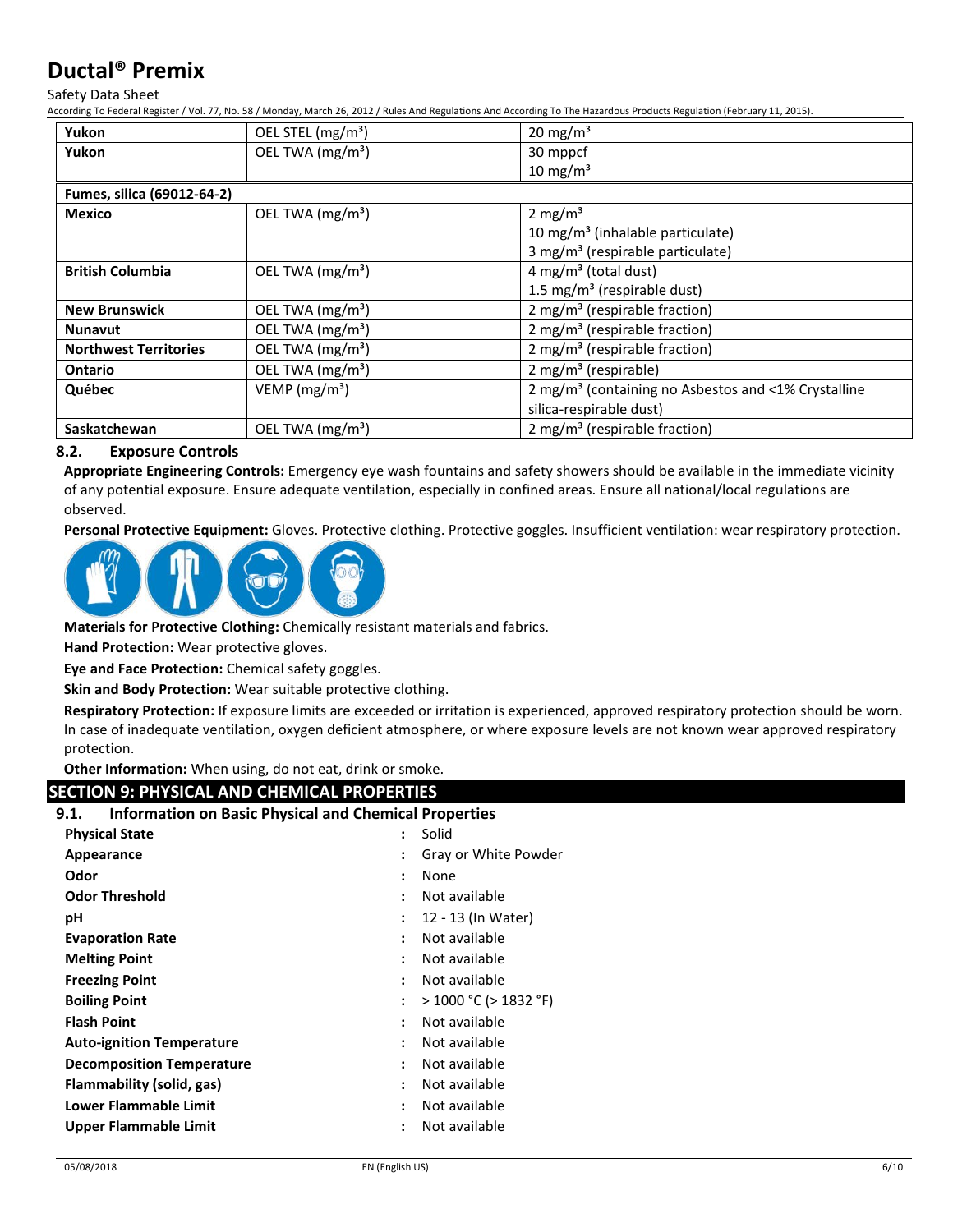Safety Data Sheet

According To Federal Register / Vol. 77, No. 58 / Monday, March 26, 2012 / Rules And Regulations And According To The Hazardous Products Regulation (February 11, 2015).

| <b>Vapor Pressure</b>                         | Not available                      |
|-----------------------------------------------|------------------------------------|
| Relative Vapor Density at 20°C                | Not available                      |
| <b>Specific Gravity</b>                       | $\therefore$ 3.0 - 3.2 (Water = 1) |
| Solubility                                    | : Water: Slightly $(0.1 - 1.0\%)$  |
| <b>Partition Coefficient: N-Octanol/Water</b> | Not available                      |
| <b>Viscosity</b>                              | Not available                      |

## **SECTION 10: STABILITY AND REACTIVITY**

**10.1. Reactivity:** Hazardous reactions will not occur under normal conditions.

**10.2. Chemical Stability:** Stable under recommended handling and storage conditions (see Section 7).

**10.3. Possibility of Hazardous Reactions:** Hazardous polymerization will not occur.

**10.4. Conditions to Avoid:** Incompatible materials.

**10.5. Incompatible Materials:** Acids, ammonium salts and aluminum metal. Cement dissolves in hydrofluoric acid, producing corrosive silicon tetrafluoride gas. Cement reacts with water to form silicates and calcium hydroxide. Silicates react with powerful oxidizers such as fluorine, boron trifluoride, chlorine trifluoride, manganese trifluoride, and oxygen difluoride.

**10.6. Hazardous Decomposition Products:** None expected under normal conditions of use.

## **SECTION 11: TOXICOLOGICAL INFORMATION**

#### **11.1. Information on Toxicological Effects - Product**

**Acute Toxicity (Oral):** Not classified

**Acute Toxicity (Dermal):** Not classified

**Acute Toxicity (Inhalation):** Not classified

**LD50 and LC50 Data:** Not available

**Skin Corrosion/Irritation:** Causes severe skin burns and eye damage.

**pH:** 12 - 13 (In Water)

**Eye Damage/Irritation:** Causes serious eye damage.

**pH:** 12 - 13 (In Water)

**Respiratory or Skin Sensitization:** May cause an allergic skin reaction.

**Germ Cell Mutagenicity:** Not classified

**Carcinogenicity:** May cause cancer (Inhalation).

**Specific Target Organ Toxicity (Repeated Exposure):** Causes damage to organs (lung/respiratory system) through prolonged or repeated exposure (Inhalation).

**Reproductive Toxicity:** Not classified

**Specific Target Organ Toxicity (Single Exposure):** May cause respiratory irritation.

## **Aspiration Hazard:** Not classified

**Symptoms/Injuries After Inhalation:** Irritation of the respiratory tract and the other mucous membranes. The three types of silicosis include: 1) Simple chronic silicosis – which results from long-term exposure (more than 20 years) to low amounts of respirable crystalline silica. Nodules of chronic inflammation and scarring provoked by the respirable crystalline silica form in the lungs and chest lymph nodes. This disease may feature breathlessness and may resemble chronic obstructive pulmonary disease (COPD); 2) Accelerated silicosis – occurs after exposure to larger amounts of respirable crystalline silica over a shorter period of time (5-15 years); 3) Acute silicosis – results from short-term exposure to very large amounts of respirable crystalline silica. The lungs become very inflamed and may fill with fluid, causing severe shortness of breath and low blood oxygen levels. Inflammation, scarring, and symptoms progress faster in accelerated silicosis than in simple silicosis. Progressive massive fibrosis may occur in simple or accelerated silicosis, but is more common in the accelerated form. Progressive massive fibrosis results from severe scarring and leads to the destruction of normal lung structures.

**Symptoms/Injuries After Skin Contact:** Redness, pain, swelling, itching, burning, dryness, and dermatitis. May cause an allergic skin reaction. Concrete may cause dry skin, discomfort, irritation, severe burns, and dermatitis. Exposure of sufficient duration to wet concrete can cause serious, potentially irreversible damage to skin, eye, respiratory and digestive tracts due to chemical (caustic) burns, including third degree burns. A skin exposure may be hazardous even if there is no pain or discomfort. Unhardened concrete is capable of causing dermatitis by irritation and allergy. Skin affected by dermatitis may include symptoms such as, redness, itching, rash, scaling, and cracking. Irritant dermatitis is caused by the physical properties of concrete including alkalinity and abrasion. Allergic contact dermatitis is caused by sensitization to hexavalent chromium (chromate) present in concrete. The reaction can range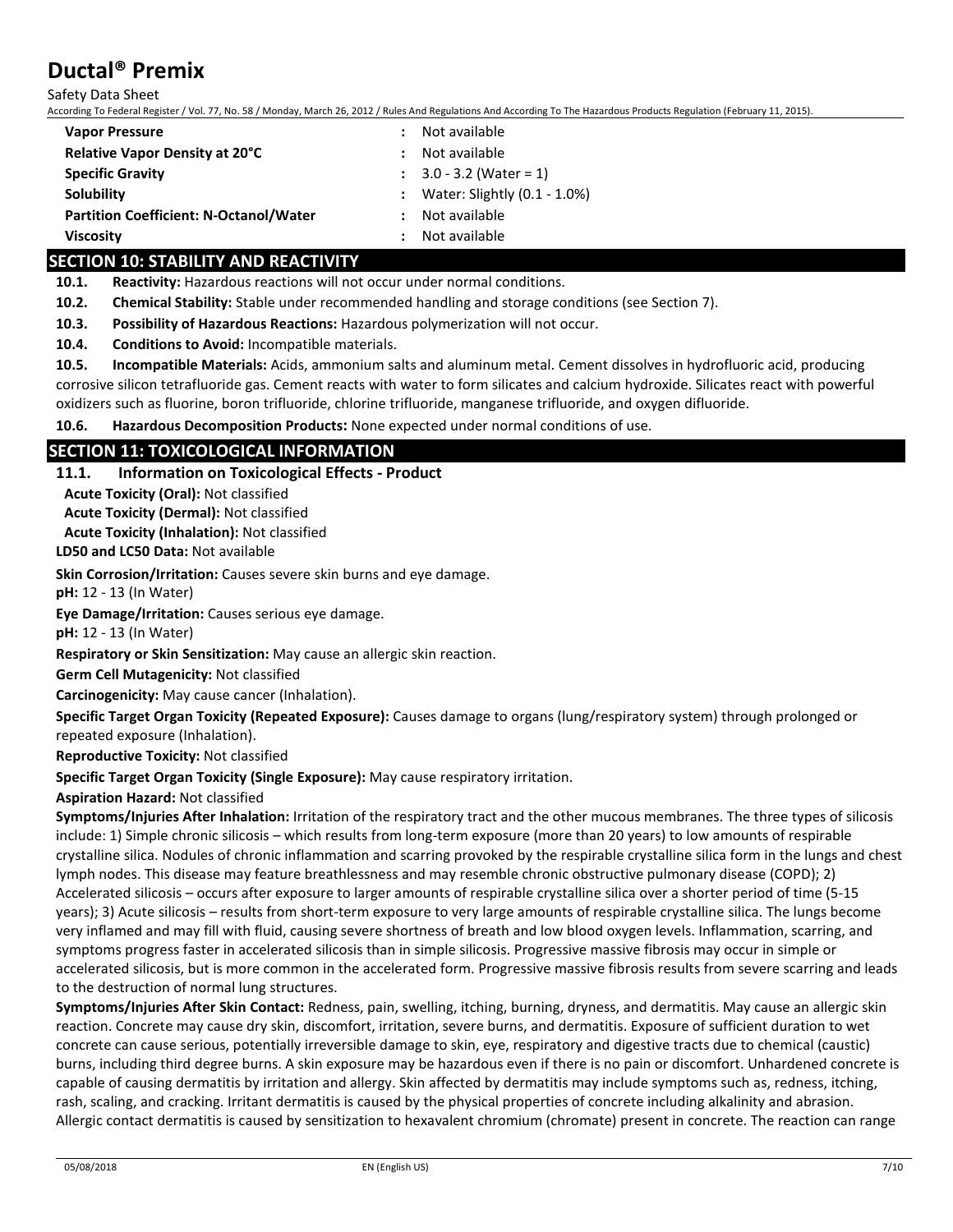Safety Data Sheet

According To Federal Register / Vol. 77, No. 58 / Monday, March 26, 2012 / Rules And Regulations And According To The Hazardous Products Regulation (February 11, 2015).

from a mild rash to severe skin ulcers. Persons already sensitized may react to the first contact with wet concrete. Others may develop allergic dermatitis after years of repeated contact with wet concrete.

**Symptoms/Injuries After Eye Contact:** Causes permanent damage to the cornea, iris, or conjunctiva. Airborne dust may cause immediate or delayed irritation or inflammation. Eye contact with large amounts of dry powder or with wet cement can cause moderate eye irritation, chemical burns and blindness. Eye exposures require immediate first aid and medical attention to prevent significant damage to the eye.

**Symptoms/Injuries After Ingestion:** Ingestion may cause adverse effects.

**Chronic Symptoms:** May cause cancer. Causes damage to organs through prolonged or repeated exposure.

## **11.2. Information on Toxicological Effects - Ingredient(s)**

#### **LD50 and LC50 Data:**

| Quartz (14808-60-7)                              |                                               |
|--------------------------------------------------|-----------------------------------------------|
| LD50 Oral Rat                                    | $>$ 5000 mg/kg                                |
| <b>LD50 Dermal Rat</b>                           | $>$ 5000 mg/kg                                |
| Quartz (14808-60-7)                              |                                               |
| <b>IARC Group</b>                                |                                               |
| <b>National Toxicology Program (NTP) Status</b>  | Known Human Carcinogens.                      |
| <b>OSHA Hazard Communication Carcinogen List</b> | In OSHA Hazard Communication Carcinogen list. |

## **SECTION 12: ECOLOGICAL INFORMATION**

## **12.1. Toxicity**

**Ecology - General:** Not classified.

## **12.2. Persistence and Degradability**

| Ductal <sup>®</sup> Premix                |                  |  |
|-------------------------------------------|------------------|--|
| <b>Persistence and Degradability</b>      | Not established. |  |
| <b>Bioaccumulative Potential</b><br>12.3. |                  |  |
| Ductal <sup>®</sup> Premix                |                  |  |
| <b>Bioaccumulative Potential</b>          | Not established. |  |
| Adal Hussell Catt<br>$\sim$               |                  |  |

**12.4. Mobility in Soil**

Not available

#### **12.5. Other Adverse Effects**

**Other Information:** Avoid release to the environment.

## **SECTION 13: DISPOSAL CONSIDERATIONS**

## **13.1. Waste treatment methods**

**Waste Disposal Recommendations:** Dispose of waste material in accordance with all local, regional, national, provincial, territorial and international regulations.

**Additional Information:** Container may remain hazardous when empty. Continue to observe all precautions.

**Ecology - Waste Materials:** Avoid release to the environment.

## **SECTION 14: TRANSPORT INFORMATION**

The shipping description(s) stated herein were prepared in accordance with certain assumptions at the time the SDS was authored, and can vary based on a number of variables that may or may not have been known at the time the SDS was issued.

- 14.1. In Accordance with DOT Not regulated for transport
- 14.2. In Accordance with IMDG Not regulated for transport
- 14.3. In Accordance with IATA Not regulated for transport
- 14.4. In Accordance with TDG Not regulated for transport

## **SECTION 15: REGULATORY INFORMATION**

## **15.1. US Federal Regulations**

| <b>SARA Section 311/312 Hazard Classes</b> | Health hazard - Specific target organ toxicity (single or repeated |
|--------------------------------------------|--------------------------------------------------------------------|
|                                            | exposure)                                                          |
|                                            | Health hazard - Serious eye damage or eye irritation               |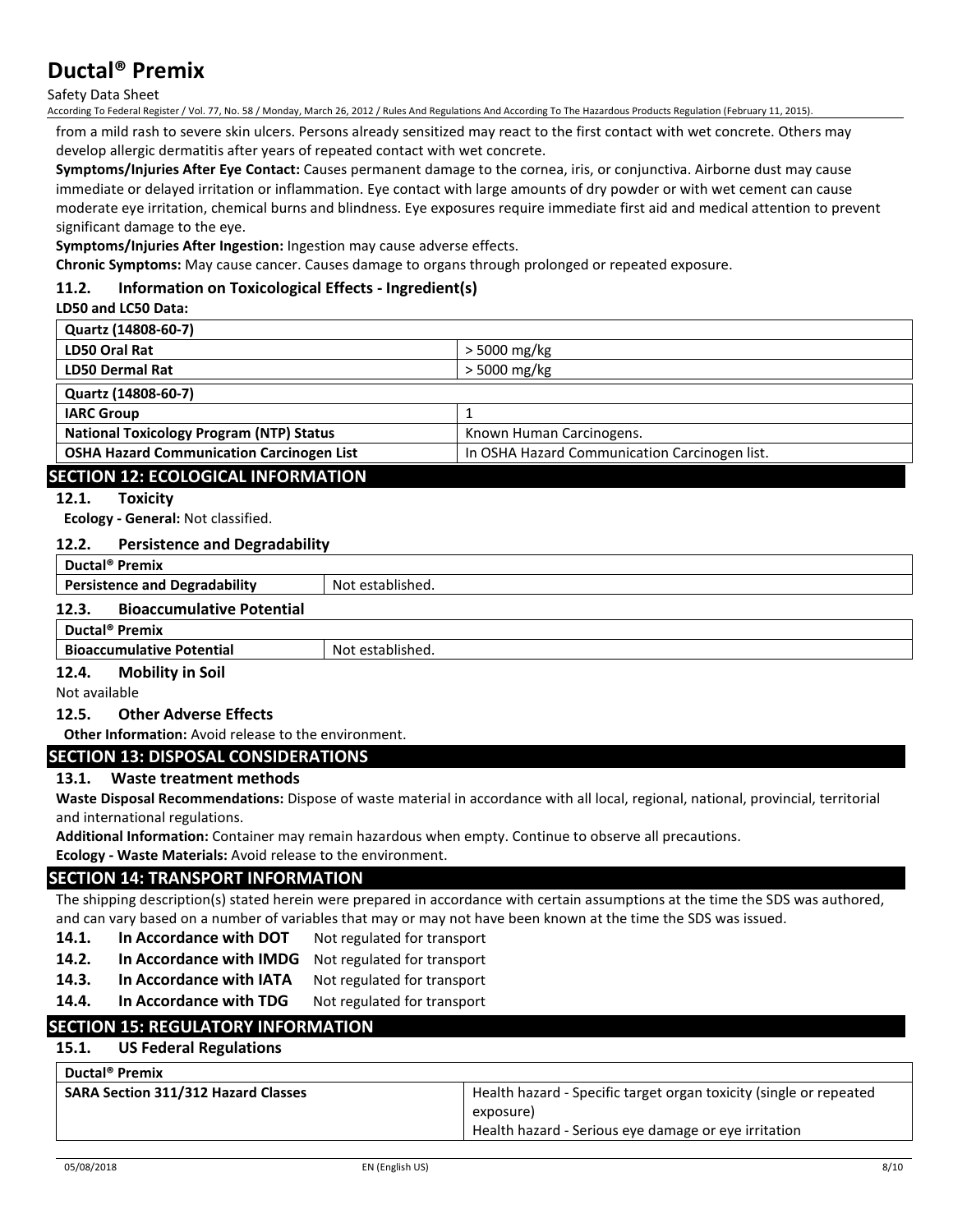Safety Data Sheet

|                 |                                                                           |                                       | According To Federal Register / Vol. 77, No. 58 / Monday, March 26, 2012 / Rules And Regulations And According To The Hazardous Products Regulation (February 11, 2015). |
|-----------------|---------------------------------------------------------------------------|---------------------------------------|--------------------------------------------------------------------------------------------------------------------------------------------------------------------------|
|                 |                                                                           |                                       | Health hazard - Acute toxicity (any route of exposure)                                                                                                                   |
|                 |                                                                           |                                       | Health hazard - Carcinogenicity                                                                                                                                          |
|                 |                                                                           |                                       | Health hazard - Respiratory or skin sensitization                                                                                                                        |
|                 | Quartz (14808-60-7)                                                       |                                       |                                                                                                                                                                          |
|                 | Listed on the United States TSCA (Toxic Substances Control Act) inventory |                                       |                                                                                                                                                                          |
|                 | Cement, portland, chemicals (65997-15-1)                                  |                                       |                                                                                                                                                                          |
|                 | Listed on the United States TSCA (Toxic Substances Control Act) inventory |                                       |                                                                                                                                                                          |
|                 | Fumes, silica (69012-64-2)                                                |                                       |                                                                                                                                                                          |
|                 | Listed on the United States TSCA (Toxic Substances Control Act) inventory |                                       |                                                                                                                                                                          |
| 15.2.           | <b>US State Regulations</b>                                               |                                       |                                                                                                                                                                          |
|                 | Quartz (14808-60-7)                                                       |                                       |                                                                                                                                                                          |
|                 | U.S. - California - Proposition 65 - Carcinogens List                     |                                       | WARNING: This product contains chemicals known to the State of                                                                                                           |
|                 |                                                                           |                                       | California to cause cancer.                                                                                                                                              |
|                 | Quartz (14808-60-7)                                                       |                                       |                                                                                                                                                                          |
|                 | U.S. - Massachusetts - Right To Know List                                 |                                       |                                                                                                                                                                          |
|                 | U.S. - New Jersey - Right to Know Hazardous Substance List                |                                       |                                                                                                                                                                          |
|                 | U.S. - Pennsylvania - RTK (Right to Know) List                            |                                       |                                                                                                                                                                          |
|                 | Cement, portland, chemicals (65997-15-1)                                  |                                       |                                                                                                                                                                          |
|                 | U.S. - Massachusetts - Right To Know List                                 |                                       |                                                                                                                                                                          |
|                 | U.S. - New Jersey - Right to Know Hazardous Substance List                |                                       |                                                                                                                                                                          |
|                 | U.S. - Pennsylvania - RTK (Right to Know) List                            |                                       |                                                                                                                                                                          |
|                 | Fumes, silica (69012-64-2)                                                |                                       |                                                                                                                                                                          |
|                 | U.S. - Massachusetts - Right To Know List                                 |                                       |                                                                                                                                                                          |
|                 | U.S. - New Jersey - Right to Know Hazardous Substance List                |                                       |                                                                                                                                                                          |
| 15.3.           | <b>Canadian Regulations</b>                                               |                                       |                                                                                                                                                                          |
|                 | Quartz (14808-60-7)                                                       |                                       |                                                                                                                                                                          |
|                 | Listed on the Canadian DSL (Domestic Substances List)                     |                                       |                                                                                                                                                                          |
|                 | Cement, portland, chemicals (65997-15-1)                                  |                                       |                                                                                                                                                                          |
|                 | Listed on the Canadian DSL (Domestic Substances List)                     |                                       |                                                                                                                                                                          |
|                 | Fumes, silica (69012-64-2)                                                |                                       |                                                                                                                                                                          |
|                 | Listed on the Canadian DSL (Domestic Substances List)                     |                                       |                                                                                                                                                                          |
|                 |                                                                           |                                       | SECTION 16: OTHER INFORMATION, INCLUDING DATE OF PREPARATION OR LAST REVISION                                                                                            |
|                 | Date of Preparation or Latest                                             | : 05/08/2018                          |                                                                                                                                                                          |
| <b>Revision</b> |                                                                           |                                       |                                                                                                                                                                          |
|                 | <b>Other Information</b>                                                  |                                       | : This document has been prepared in accordance with the SDS requirements of the OSHA                                                                                    |
|                 |                                                                           |                                       | Hazard Communication Standard 29 CFR 1910.1200 and Canada's Hazardous Products                                                                                           |
|                 |                                                                           | Regulations (HPR) SOR/2015-17.        |                                                                                                                                                                          |
|                 | <b>GHS Full Text Phrases:</b>                                             |                                       |                                                                                                                                                                          |
|                 | Carc. 1A                                                                  | Carcinogenicity Category 1A           |                                                                                                                                                                          |
|                 | Eye Dam. 1                                                                |                                       | Serious eye damage/eye irritation Category 1                                                                                                                             |
|                 | Skin Corr. 1C                                                             | Skin corrosion/irritation Category 1C |                                                                                                                                                                          |
|                 | Skin Irrit. 2                                                             | Skin corrosion/irritation Category 2  |                                                                                                                                                                          |
|                 | Skin Sens. 1                                                              | Skin sensitization, Category 1        |                                                                                                                                                                          |
|                 | STOT RE 1                                                                 |                                       | Specific target organ toxicity (repeated exposure) Category 1                                                                                                            |
|                 | STOT SE 3                                                                 |                                       | Specific target organ toxicity (single exposure) Category 3                                                                                                              |
|                 | H314                                                                      |                                       | Causes severe skin burns and eye damage                                                                                                                                  |
|                 | H315                                                                      | Causes skin irritation                |                                                                                                                                                                          |

H317 May cause an allergic skin reaction

H318 Causes serious eye damage